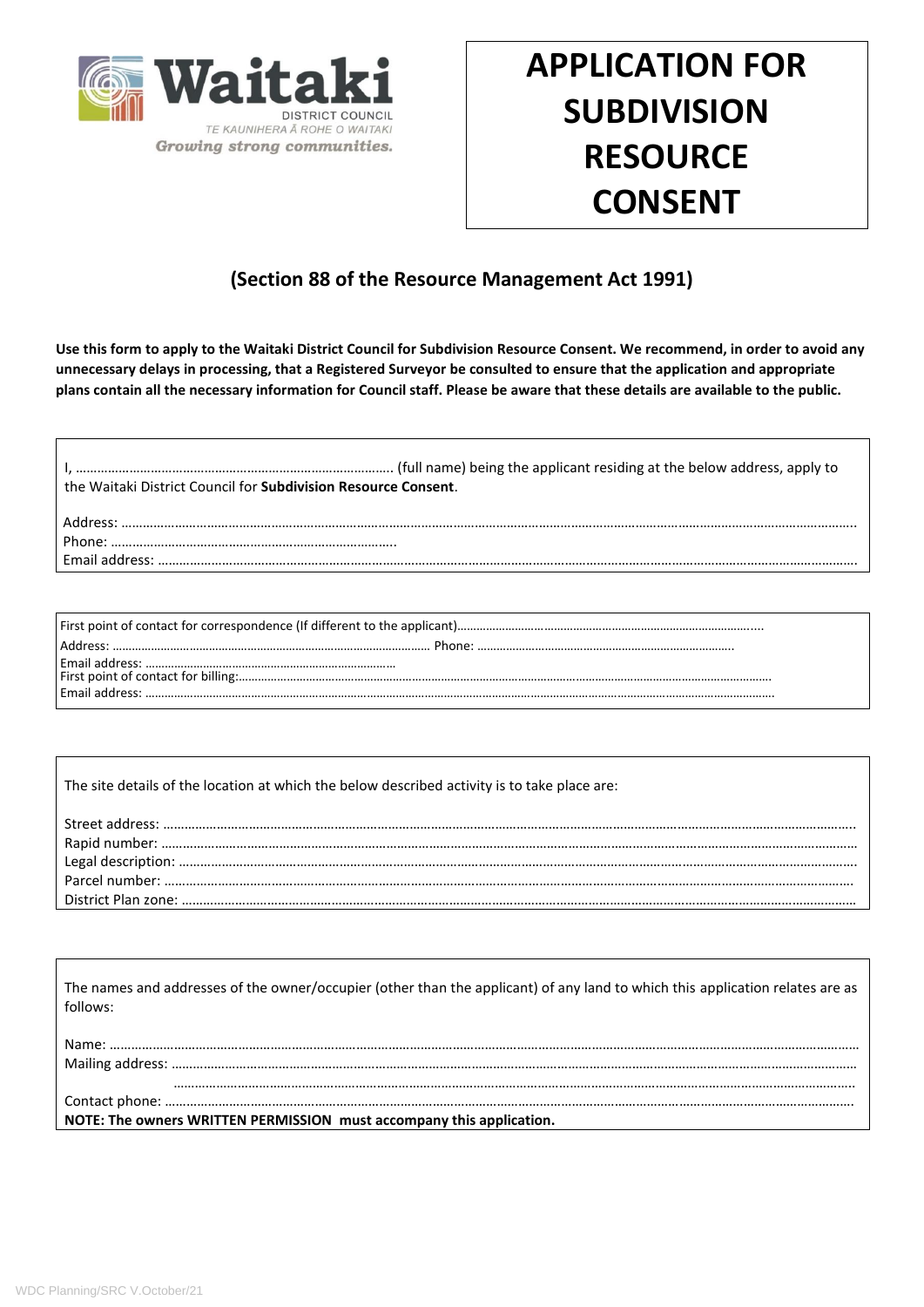### **MATTERS THAT MUST BE ADEQUATELY DEFINED**

- a) The position of all new boundaries
- b) The areas of all new allotments (Not required for cross-leases, company leases or unit plans)
- c) The location and areas of new reserves to be created, including any esplanade trips and access strips
- d) The locations and areas of any existing esplanade reserves, esplanade strips and access strips
- e) The locations and areas of land below the mean high water springs of the sea, or any part of the bed of a river or lake to be vested in the Crown or local authority under Section 237A of the Resource Management Act 1991
- f) The locations and areas of land to be set aside as new roads
- g) Vehicle access
- h) Easements (existing and proposed)
- i) Existing vegetation and/or protected trees
- j) Any protected features (heritage/archaeological)
- k) If the subdivision is going to be subject to financial contribution for open space and recreation, please supply a valuation report on market value of ALL lots resulting from the proposed subdivision.

## **DRAWINGS AND PLANS**

Drawings should show the location of the site with road name, property number, north point and any significant features. A site plan of the property, at a scale of not less than 1:200, would show:

- A side boundary lengths and other dimensions in metres.
- Distances to side boundaries of all existing and proposed buildings and structures on the site
- The proposed use of each building, position over any easement over the site, location of roads adjacent to the site and the formation status of the road and any footpaths.
- The location of all vehicle access points and driveways at the street boundary, position, location and dimensions of every parking and loading space.
- Description of kerb lines adjacent to the site and the position of any street trees, levels on the site boundaries; around any buildings the contours of the site (except where the site area is less than 100m<sup>2</sup> or has a uniform grade of less than 1:10).
- Any proposed retaining walls, excavations and landfill, existing trees and proposed landscaping and the dimensioned areas of the landscaping. Also, all existing and proposed sealed areas.
- Plans should also include indigenous vegetation areas, streams, wetlands and heritage items.
- Where relevant recession line diagrams or models, watercourses, drainage and sewerage pipes within and adjacent to the site.
- A description of the means proposed to deal with all storm water and sanitary drainage and to provide water supply.
- Any location of any water supply bores and effluent disposal areas on the site and on adjoining sites.

#### **ADDITIONAL PLANS AND DRAWINGS**

Floor plan of each proposed building at a scale of not less than 1:100 should show:

Use of all parts of the building and the room layout of the building, if known and the use of the different rooms.

A diagram of the elevations of each proposed building (at a scale of not less than 1:100) should show:

The external appearance of the building including doors and windows, the number of floors and their proposed usage as well as the building height in relation to each boundary.

Attach other information (if any) required by the District or Regional Plan or Regulations (e.g. written consents, location plan, scheme plan, traffic assessment, building plans, platforms assessment).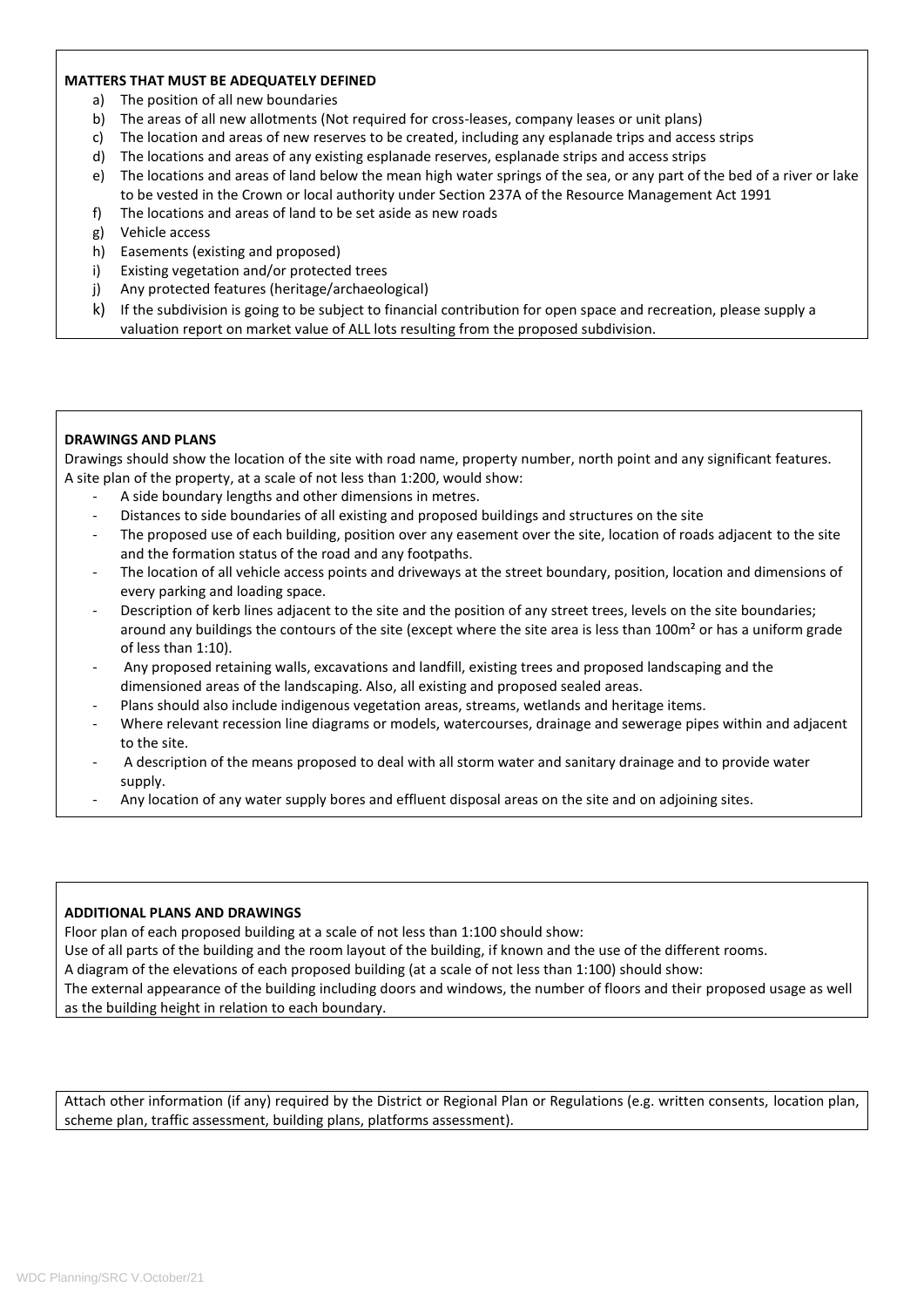| HAZARDOUS ACTIVITIES AND INDUSTRIES LIST (HAIL)                                                                               |
|-------------------------------------------------------------------------------------------------------------------------------|
| Is the site on which the land use activity relate to a HAIL site?                                                             |
| Yes<br>No                                                                                                                     |
|                                                                                                                               |
| Please note that as well as industrial type activities this HAIL list also includes, but is not limited to, agricultural and  |
| horticultural activities.                                                                                                     |
|                                                                                                                               |
| If the answer is "Yes" you must provide an assessment of the proposal against the National Environmental Standard for         |
| Assessing and Managing Contaminants in Soils. Mitigation measures to reduce actual or potential effects.                      |
|                                                                                                                               |
|                                                                                                                               |
|                                                                                                                               |
|                                                                                                                               |
| The Ministry for the Environment have a number of publications for guidance on applications such as: the Hazardous Activities |
| and Industries List (HAIL) as well as the National Environmental Standard for Assessing and Managing Contaminants in Soils    |
| (NES) which can be found on their website at www.mfe.govt.nz.                                                                 |
|                                                                                                                               |
|                                                                                                                               |
|                                                                                                                               |
|                                                                                                                               |
| A deposit fee must accompany your application. If the costs incurred in processing this application exceed the deposit, the   |
| applicant will be invoiced for the balance.                                                                                   |
| The required deposit fee amount can be found on Council's website.                                                            |
|                                                                                                                               |
| https://www.waitaki.govt.nz/Services/Fees-and-Charges/Planning-and-Resource-Consents                                          |
|                                                                                                                               |
|                                                                                                                               |
|                                                                                                                               |
| Non-Notified application                                                                                                      |
| <b>Limited Notified application</b>                                                                                           |
| Notified application                                                                                                          |
|                                                                                                                               |
|                                                                                                                               |
|                                                                                                                               |
| NOTE: PLEASE RESEARCH THE FULL EXPECTED COST OF YOUR APPLICATION PRIOR TO LODGEMENT. FAILURE TO                               |
| APPRECIATE THE POTENTIAL COST LIABILITY BY AN APPLICANT PRIOR TO LODGEMENT OF AN APPLICATION WILL NOT BE A                    |
| <b>BASIS FOR LATER ARGUMENTS ABOUT COSTS.</b>                                                                                 |
|                                                                                                                               |
|                                                                                                                               |
|                                                                                                                               |
|                                                                                                                               |
|                                                                                                                               |
|                                                                                                                               |
|                                                                                                                               |
|                                                                                                                               |
|                                                                                                                               |
|                                                                                                                               |
| Signature of applicant(s) or person authorised to sign on their behalf                                                        |
|                                                                                                                               |
|                                                                                                                               |
|                                                                                                                               |
|                                                                                                                               |
| <b>COUNCIL PLANNING OFFICER TO COMPLETE</b>                                                                                   |
|                                                                                                                               |
|                                                                                                                               |
| A phone call or front counter discussion is not considered a pre-application meeting                                          |
|                                                                                                                               |
|                                                                                                                               |
| This is important information for MfE Report                                                                                  |
|                                                                                                                               |
|                                                                                                                               |
| Internal Depts (circle as appropriate): Roading                                                                               |
| Water and Sewage                                                                                                              |
| <b>Drainage</b>                                                                                                               |
| <b>Building</b>                                                                                                               |
| Health                                                                                                                        |
|                                                                                                                               |
| Other:<br>Detail:                                                                                                             |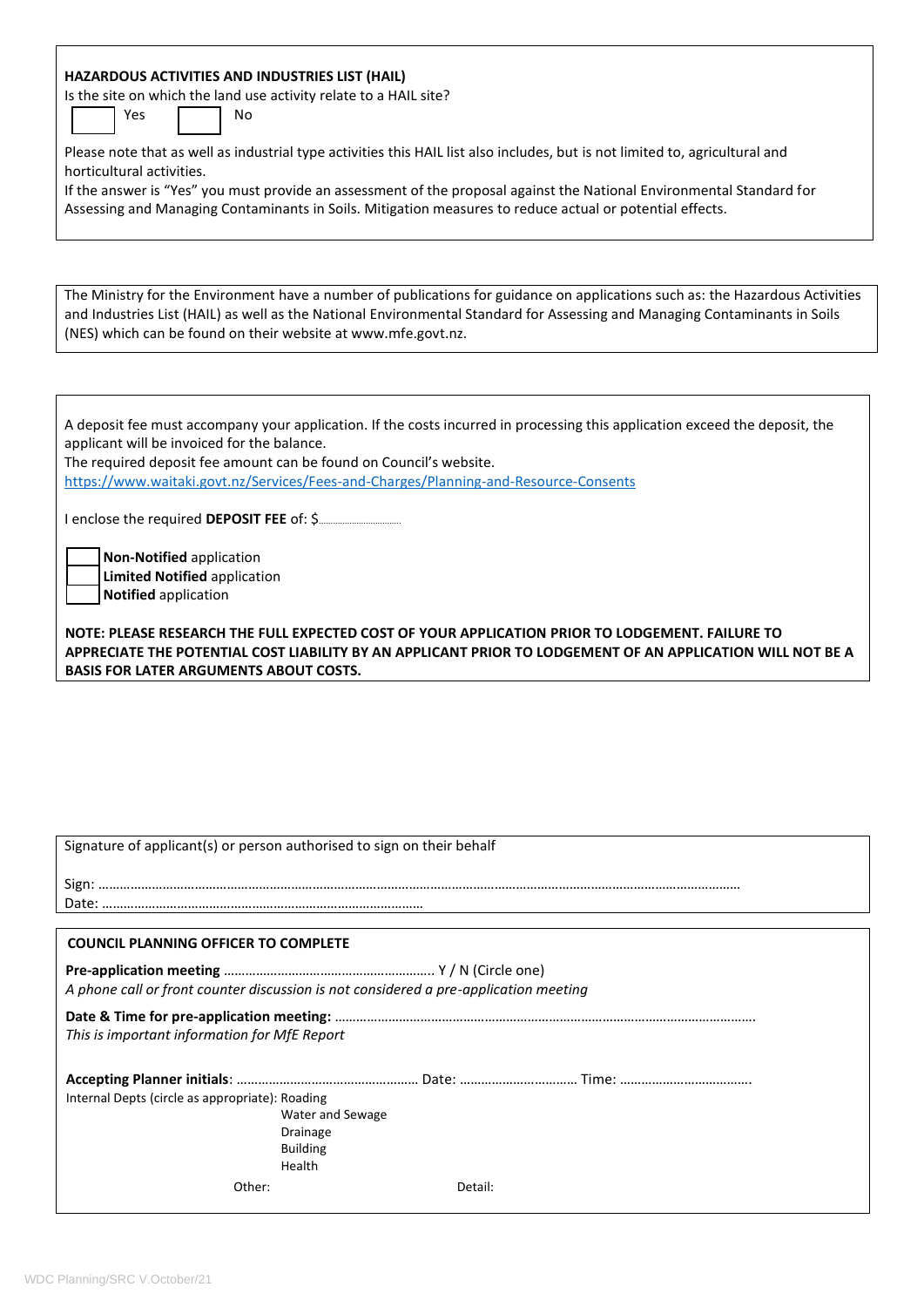| <b>INFORMATION REQUIRED FOR ALL APPLICATIONS</b> |                                                             |  |  |
|--------------------------------------------------|-------------------------------------------------------------|--|--|
| <b>Application SHOULD contain</b>                | A detailed description of the existing site including the   |  |  |
|                                                  | legal description and District Plan zoning                  |  |  |
|                                                  | A statement as to why the activity is necessary at that     |  |  |
|                                                  | site                                                        |  |  |
|                                                  |                                                             |  |  |
|                                                  | A description of any filling or excavation works (the type, |  |  |
|                                                  | volume and depth of the fill; where on the site these are   |  |  |
|                                                  | located                                                     |  |  |
|                                                  | The result of any consultation undertaken with any          |  |  |
|                                                  | parties who may be affected                                 |  |  |
|                                                  | The position of all new and existing boundaries and areas   |  |  |
|                                                  | of all new allotments to be created                         |  |  |
|                                                  | Location and areas of any esplanade strips to be created,   |  |  |
|                                                  | of any existing esplanade reserves, esplanade strips or     |  |  |
|                                                  | access strips                                               |  |  |
|                                                  | The location and areas of land below Mean High Water        |  |  |
|                                                  | Springs of the sea or of any part of the bed of a river or  |  |  |
|                                                  | lake bed, which is required to be vested in the Crown the   |  |  |
|                                                  | location and areas of land to be set aside as new road.     |  |  |
| In the description you NEED                      | The materials and colours to be used on the exterior        |  |  |
| to consider                                      | cladding of any proposed building                           |  |  |
|                                                  | Description of any geological or other natural hazards      |  |  |
|                                                  | Detail whether the activity requires car parking and        |  |  |
|                                                  | access to be provided                                       |  |  |
|                                                  | Outline any landscaping work such as planting of trees      |  |  |
|                                                  | that needs to take place                                    |  |  |
|                                                  | Specify any signs or advertising                            |  |  |
|                                                  | State whether the activity one that will generate noise     |  |  |
|                                                  | Describe whether the activity is one that will generate     |  |  |
|                                                  | odours                                                      |  |  |
|                                                  | Term whether increased glare will result or is extra        |  |  |
|                                                  | lighting involved                                           |  |  |
|                                                  | An explanation of any other emissions generated such as     |  |  |
|                                                  | dust, fumes and/or radio emissions                          |  |  |
|                                                  | Description of any hazardous substances to be stored or     |  |  |
|                                                  | used on the site                                            |  |  |
|                                                  | State any protected trees or nature conservation areas      |  |  |
|                                                  | on site or nearby                                           |  |  |
|                                                  | Description of any heritage items                           |  |  |
|                                                  | Outline any impact on recreational uses                     |  |  |